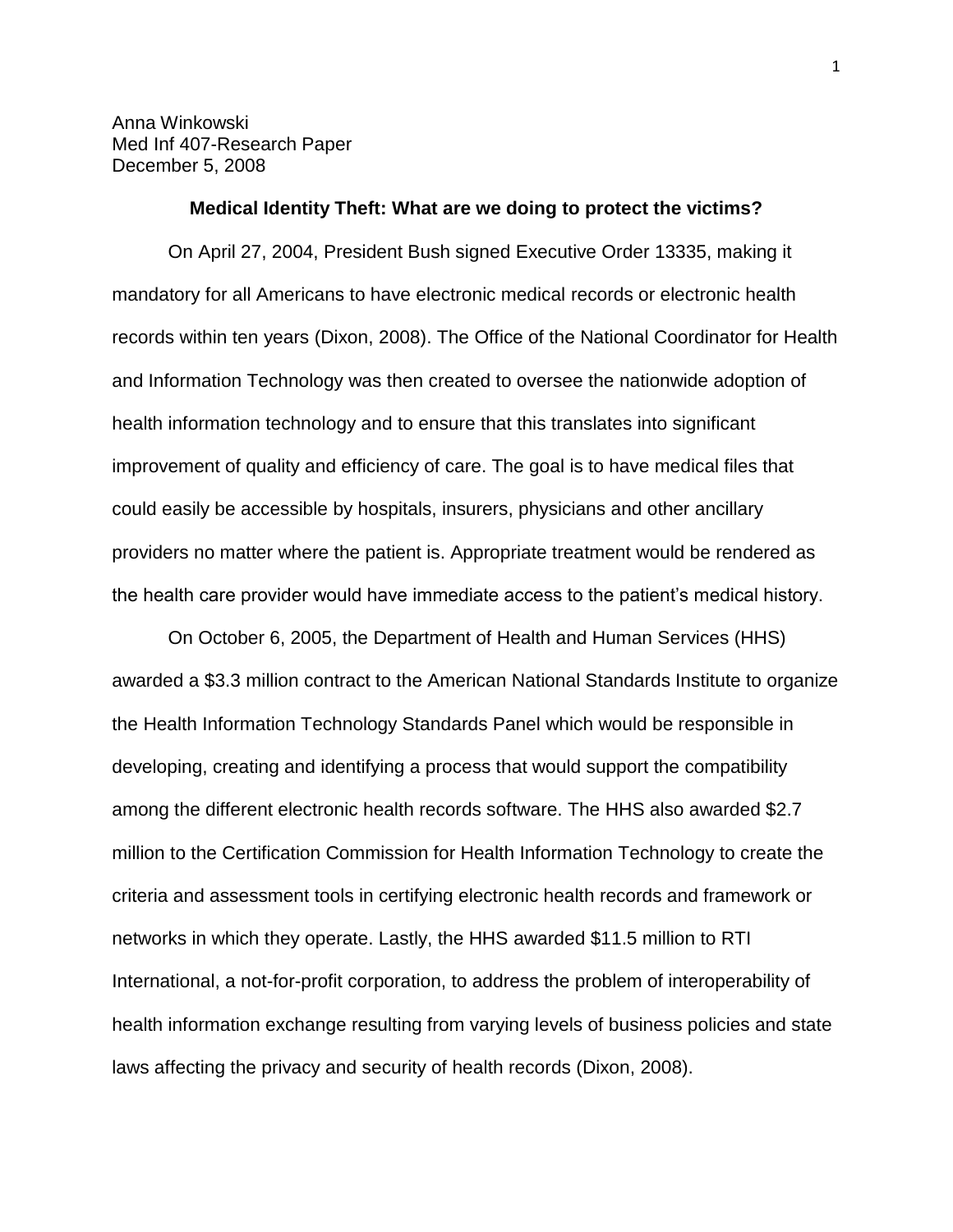On May 23, 2006, the HHS announced that 22 states have signed subcontracts with RTI International, to focus on privacy and security questions that could affect the health information exchange (Dixon, 2008). Among the 22 states are: Alaska, Arkansas, Colorado, Iowa, Illinois, Indiana, Kentucky, Massachusetts, Maine, Michigan, Minnesota, Mississippi, North Carolina, New York, Ohio, Oklahoma, Rhode Island, Utah, Washington, Wisconsin, West Virginia, and Wyoming. Other states were expected to sign up in the coming weeks bringing the total number of states, expected to develop unified solutions in dealing with the barriers for health information exchange.

On September 28, 2007, the HHS announced that they have awarded contracts in the sum of \$22.5 million to nine health information exchanges to pilot the Nationwide Health Information Network (NHIN) (Dixon, 2008). The following organizations would test and demonstrate the exchange of health information between physicians, patients and other health care providers:

- CareSpark Tricities region of Eastern Tennessee and Southwestern Virginia
- Delaware Health Information Network Delaware
- Indiana University Indianapolis Metroplex
- Long Beach Network for Health Long Beach and Los Angeles, California
- Lovelace Clinic Foundation New Mexico
- MedVirginia Central Virginia
- New York eHealth Collaborative New York
- North Carolina Healthcare Information and Communications Alliance, Inc. North Carolina
- West Virginia Health Information Network West Virginia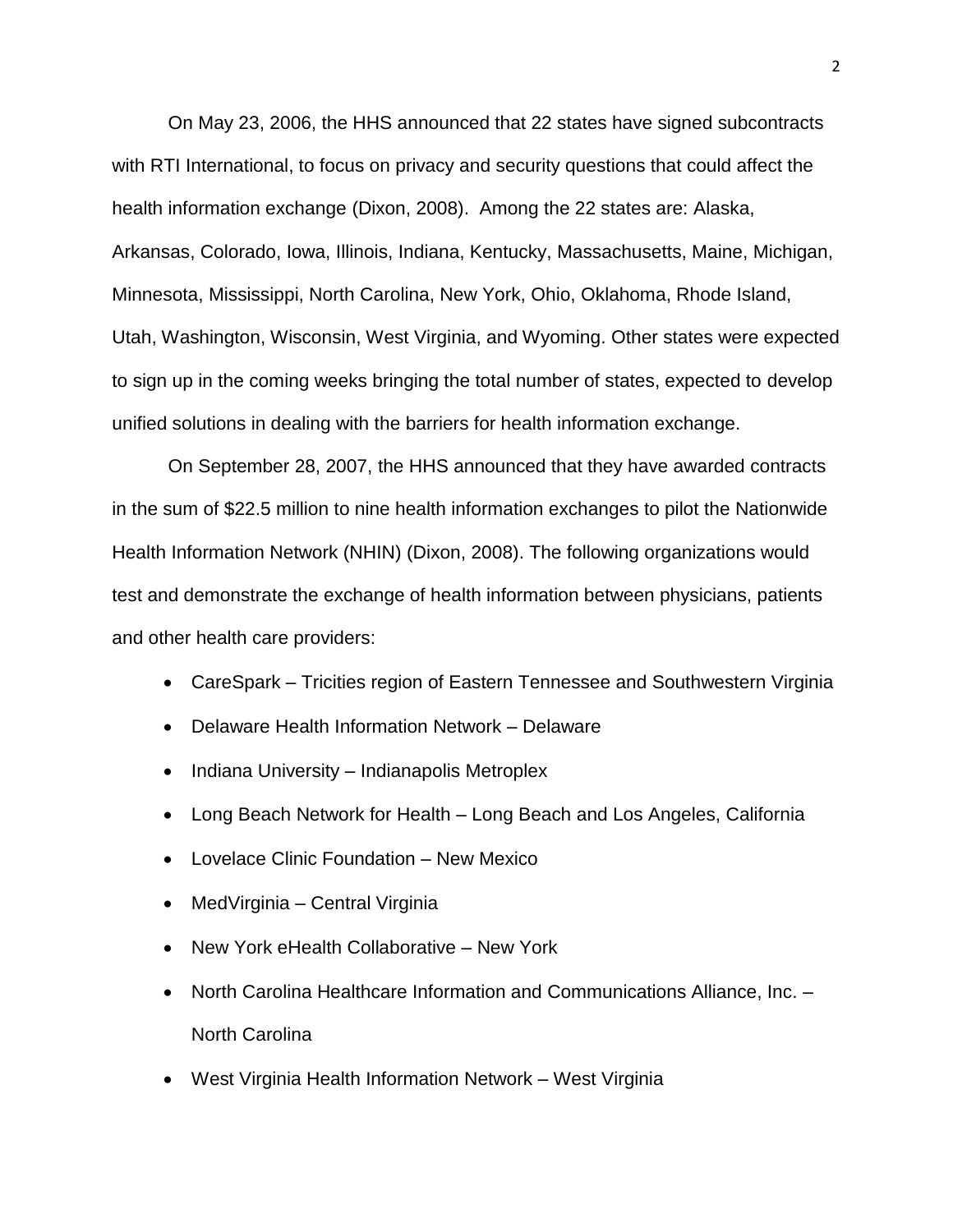The HHS believes that this pilot would bring the nation closer to a health care IT program which would improve the quality and efficiency of health care delivery, as well as improve disease prevention.

In June 2008, the Office of the National Coordinator for Health IT awarded a \$450,000 contract to Booz Allen Hamilton to produce a report as to the extent of medical identity theft.

On December 15-16, 2008, the NHIN will conduct their 5<sup>th</sup> Annual Forum in Washington D.C., to present their progress report on the NHIN trial implementations. The Forum will highlight the experiences and lessons learned from the pilot study to enable interoperability of data exchange among organizations, protect exchanged information by developing trust agreements among NHIN participants and preparing for the roll out through lessons learned from the experience (Dixon, 2008).

Critics of the NHIN have expressed their concern over the network's ability to store substantial amount of personal information which an identity theft could easily gain illegal access to and result in the newest form of identity theft called medical identity theft.

#### **Identity Theft**

Identity Theft is the deliberate stealing of someone else's identity in order to obtain services, purchase items or steal money from the victim's existing accounts. According to Bob Young (2007), there are five types of identity theft:

 **Credit Card Theft** is when somebody steals your credit card information and uses that information to make purchases under your name. The perpetrator may even use your information to apply for other credit cards.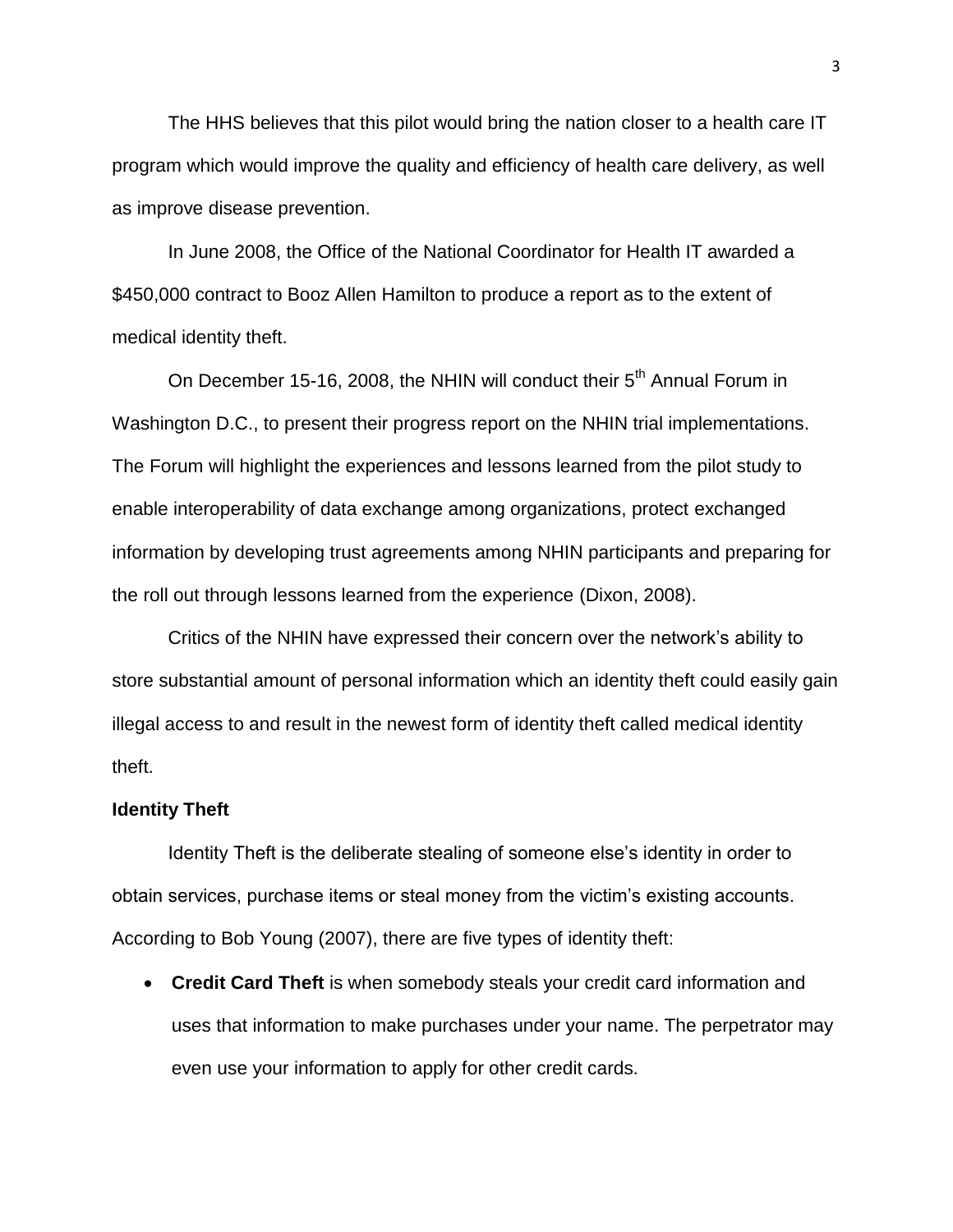- **Driver's License Theft** is when somebody steals your driver's license information and commits various driving or traffic violations.
- **Social Security Number Theft** is when somebody steals your Social Security Number to create a whole new identity. This will allow the person to create a new account, apply for loans or obtain Social Security benefits
- **Criminal Identity Theft** is when the offender uses a false identity to commit a crime.
- **Medical Identity Theft** is when a person uses your personal information to obtain costly medical services. As a result, the criminal's health information is now included in your health information, which could prove deadly.

Although Credit Card Theft is the most common form of identity theft, Medical Identity Theft is now growing rapidly (Young, 2007) (Johnson, 2007). According to the World Privacy Forum (2006), the number of Americans identifying themselves as victims of medical identity theft had nearly tripled in just four years, to more than a quarter million in 2005.

### **Reasons behind Medical Identity Theft**

There are several reasons a patient's medical identity would be targeted by criminals:

 **Obtain controlled substances**-health care workers with access to personal information might use the victim's identity to obtain prescription drugs to sell, or to support their own addiction. Pharmacists might bill the victim's plan for narcotics. Prescriptions might be called in by a nurse who picks it up themselves ( (Johnson, 2007).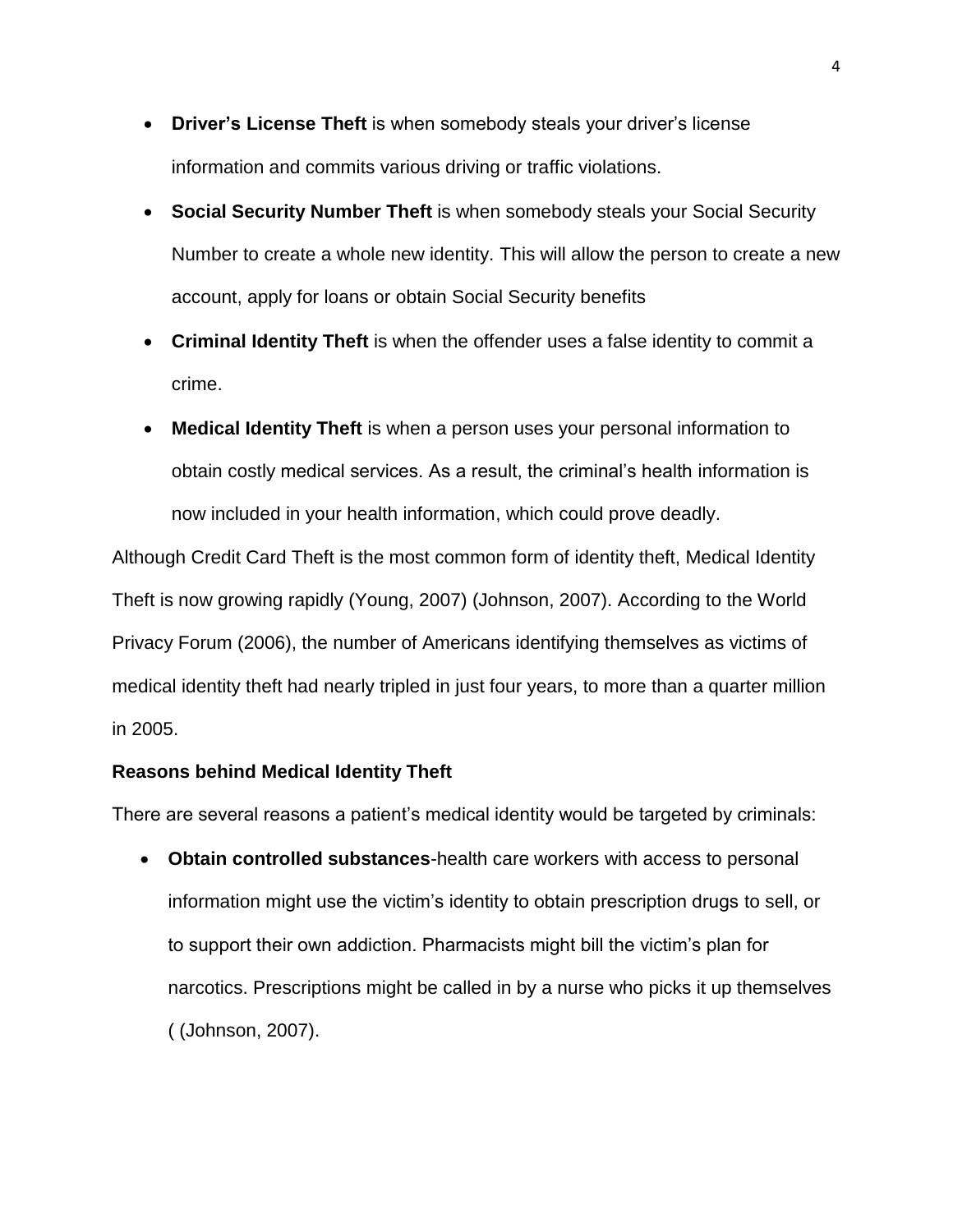- **File false claims**-usually done by a health care professional who is familiar with the insurance billing system. Stolen patients information are used to file fake treatment claims to the policies of honest members (Johnson, 2007).
- **Receive free medical treatment**-people who are either unable to pay for their own health coverage or are here illegally, will use the victim's identity to receive free medical care with the victim's policy getting the claims (Johnson, 2007).

With over 47 million uninsured in the United States, Medical Identity Theft is a lucrative way for criminal elements to make some money. Until a few years ago, medical identity theft was believed to be the work of solo individuals who pretended to be someone else in order to receive medical care. Usually medical identity theft is an inside job committed by employees of the health care facility and resold on the black market. Criminals may also hack into a medical database or break into health care facilities. Nowadays, a disturbing trend is emerging: organized crimes, uncovered in California, Florida and New York, are getting involved in medical identity theft. Prosecutors revealed that these criminal organizations buy health care centers, steal the patients' information to file false insurance claims, then close the health care centers down before anybody notices their illegal activity (Johnson, 2007).

### **The Victims of Medical Identity Theft**

There are several victims of medical identity theft (Theft, 2008). The primary victim is the **patient**, a potential patient, a health care consumer or a health plan member. Individuals with developmental or learning disabilities, minors, newborns, the elderly, patients whose information is in public registries and even the recently deceased are targeted. An individual may not know that they are the victim of medical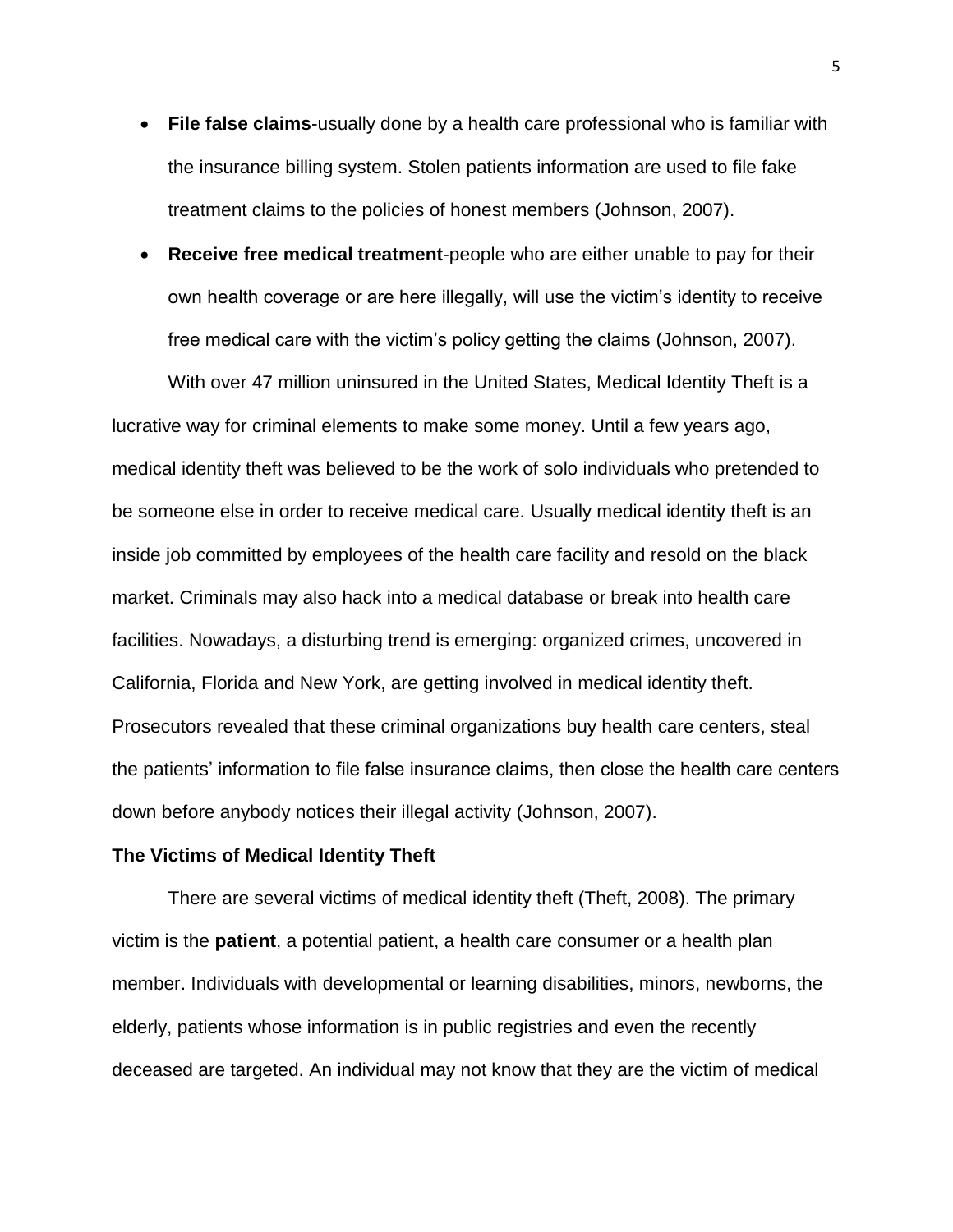identity theft until much later, when they begin to receive questionable bills. Those who report it to the police may find the crime considered as a property theft and not a high priority for their limited resources (Theft, 2008).

Aside from questionable bills, the primary victim is faced with the emotional trauma of dealing with the loss of personal health information, whether deliberate or accidental. Patients will feel violated and unsafe even in their own home.

The secondary victim would be the **health plan and the health care providers** (Theft, 2008). It may be necessary for a health care provider to write off all of its health care expenses pertaining to the treatment of the identity thief. Smaller hospital organizations and small-time physician practice clinics will be greatly affected by the write off since they cannot bill the patient/victim. The provider may also have difficulty rescinding claims made prior to the discovery of the crime. In addition, significant expenses may be incurred by the provider and the plan as they work with the victim to try to resolve the records and prevent further risk. The provider or plan unaware of the medical identity theft might also disclose erroneous information to others, or provide services or treatment inappropriate to the victim. As discussed later in this paper, the dissemination of erroneous information could potentially kill a patient.

Medical identity theft poses a significant impact on the **society** as well (Theft, 2008) (Staff, 2008). To offset write offs, private-pay patients may find themselves paying more to health care providers. Insurance rates will increase to offset losses incurred. Tax payers will have additional taxes to pay for government-provided benefits to offset the cost of undiscovered and unrecovered claims. Some government-sponsored services might be discontinued or reduced due to lack of funds resulting from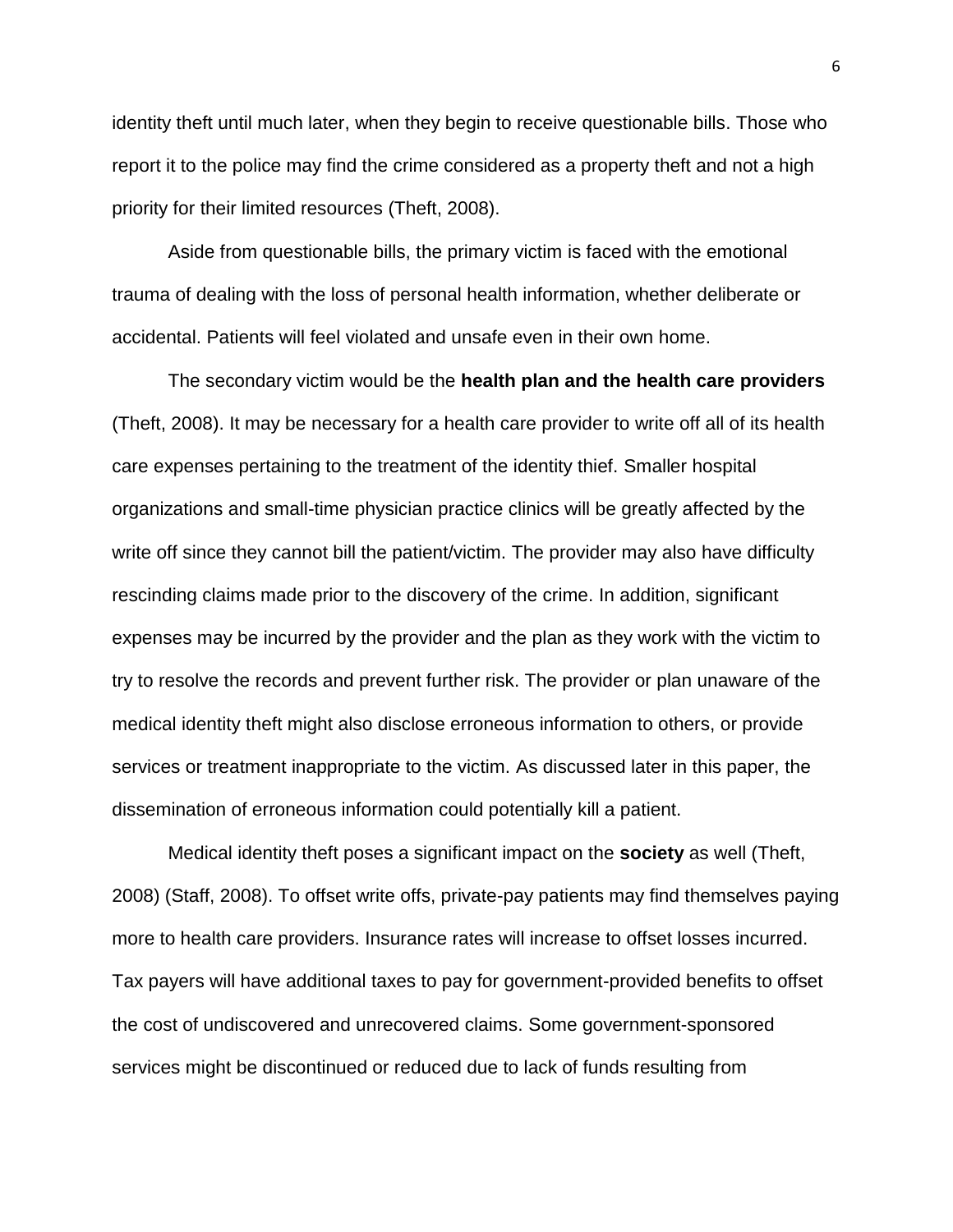unrecovered claims. In addition, to cover for the investigation, prosecution, incarceration and enforcement involving medical identity theft, tax payers will have to pay for increased federal and state law enforcement services.

# **Identity Theft Statistics**

Below is the 2008 Data Breach Statistics as reported by the Identity Theft Resource Center (ITRC), a not-for-profit organization, whose focus is the understanding and prevention of medical identity theft. This report was accurate as of November 13, 2008:





Although Business Identity Theft still leads with 35.3%, Medical Identity Theft is emerging as one of the crimes to watch with 15% of the breaches to date.

# **Identity Theft Sources**

The ITRC further identified the how personal identities are stolen (Staff, 2008):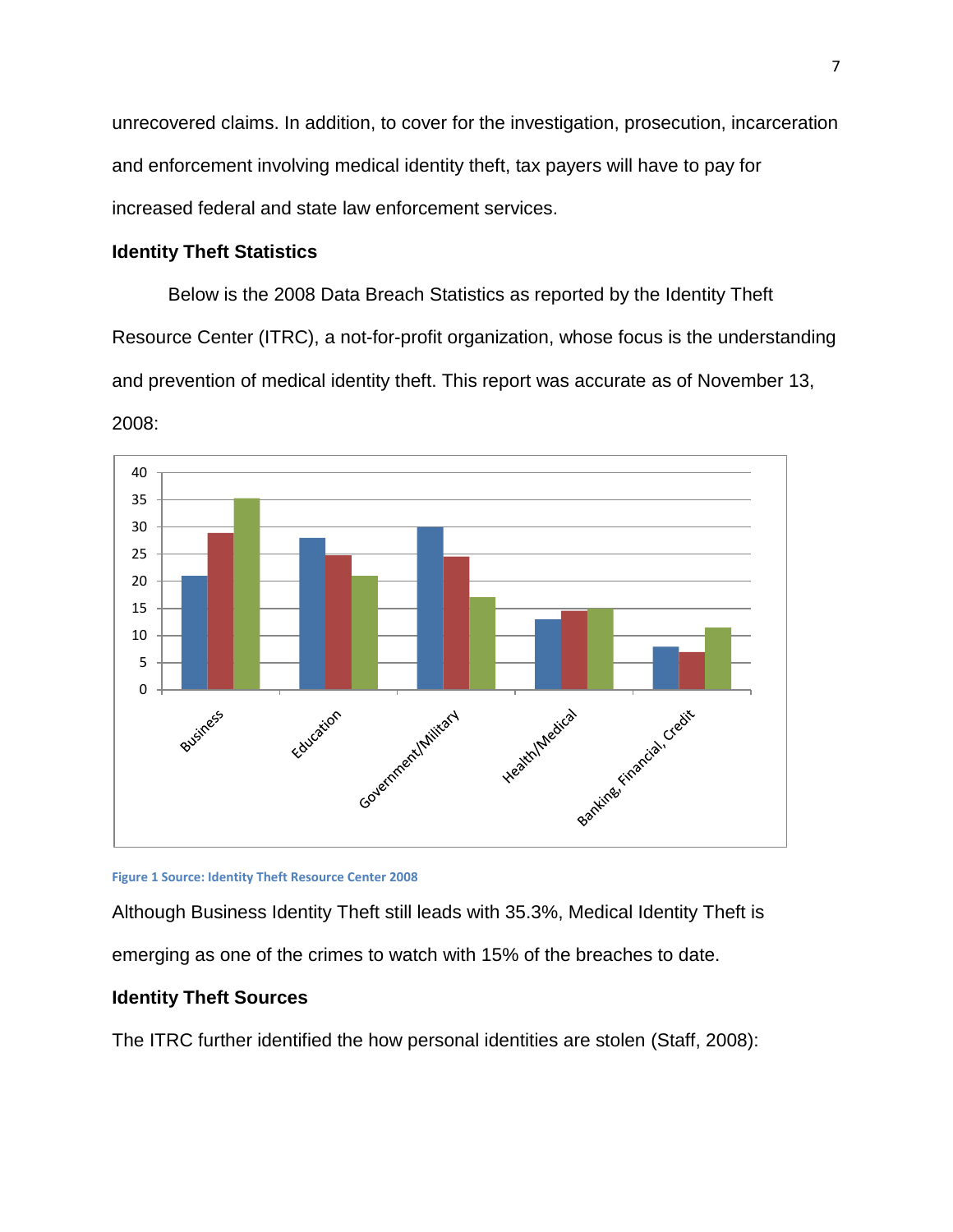Insider Theft (stolen by someone inside the company):

2008 - 15.8% 2007 - 6.0%

Data on the Move (laptop, thumb drive, PDA, etc.):

2008 - 20.2% 2007 - 27.8%

Subcontractor (stolen or lost by a second party):

2008 - 13.5% 2007 - 11.4%

Hacking (stolen by someone outside of the company):

2008 - 11.7% 2007 - 14.1%

Accidental Exposure (inadvertent Internet/Web posting):

2008 - 15.2% 2007 - 20.2%

The above data shows how thieves are increasingly aware of the monetary value of personal information. Because of electronic medical records, an individual's personal information is easily accessible for those with malicious intent. It should also be noted that as the cases of accidental exposure, hacking and even data on the move has dropped, the cases of insider theft has more than doubled. This goes to show that as the economy worsens, more people are willing to find a way to make easy money.

#### **Effects of Medical Identity Theft**

Medical identity theft can be fatal. A person impersonating the victim could end up in the emergency room and identified as having a different blood type (Johnson, 2007). If the victim ends up in a serious accident and is taken to the same hospital, he could easily end up getting transfused with the wrong blood. The victim might also be given a medication he is allergic to or not given the medication needed because the impersonator who used the victim's identity in an earlier admission is allergic to that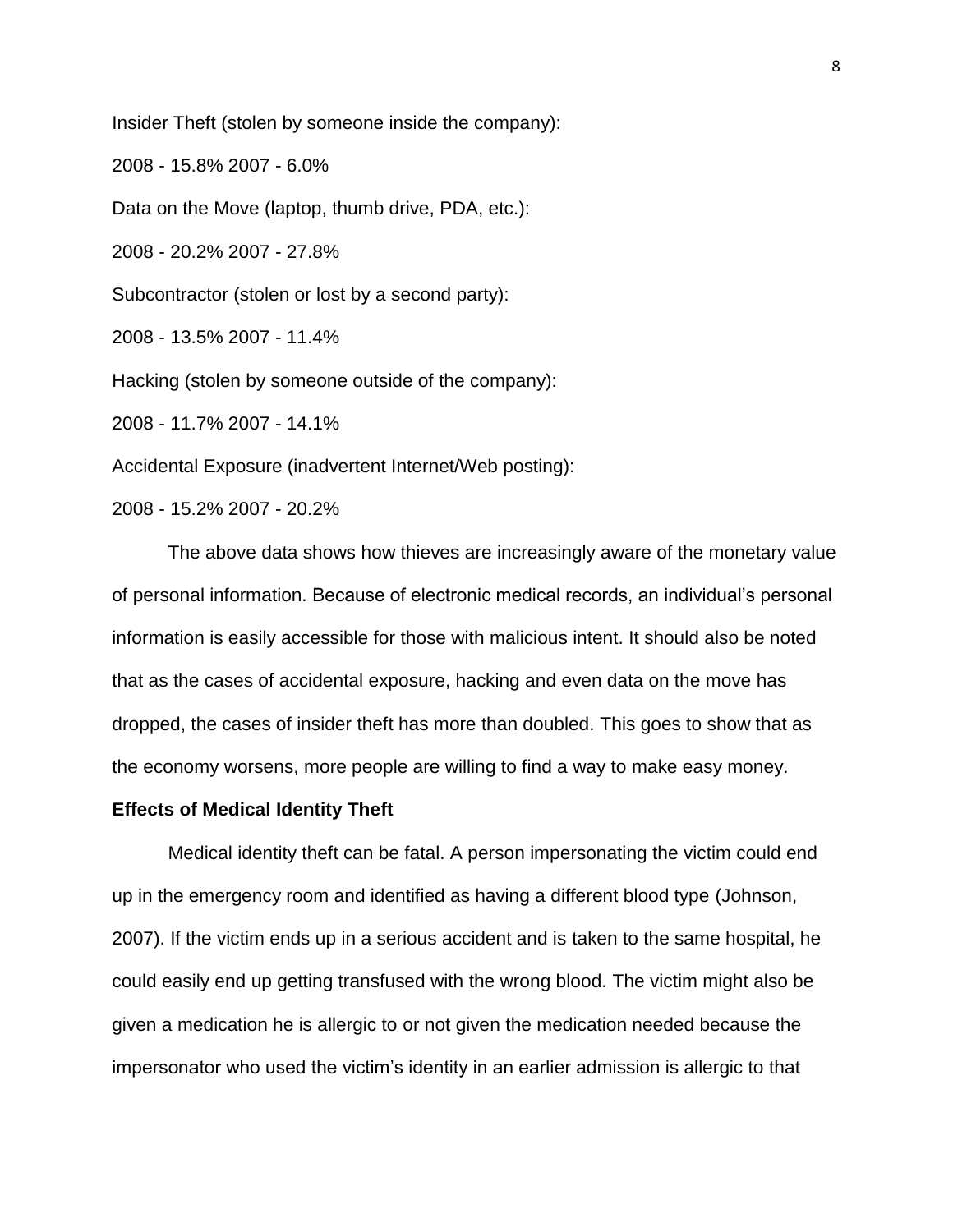particular medication. When a patient's information is stolen and used inappropriately and without consent, this could result in false claims, false research data, false public health reports and theft of medical services. The victim's health records will be corrupted which could result in health risks for the victim seeking treatment in the future. The effects of medical identity theft is not only limited to the health risks involved when the victim gets treated based on the erroneous record.

There are serious and long-term effects of medical identity theft which could take years before it gets corrected, if at all (Johnson, 2007). This does not include the mental and psychological stress that such crime could do to a person. The following effects are:

- **Damaged credit**-with the criminals racking up large bills under the victim's name without paying, the victim's credit could be ruined. Bill collectors may go after the victim, loans and mortgages will be turned down, and the victim will be charged with higher lending costs. Even worse, the victim might lose their job as employers check their employees' credit history. Victims applying for a new job may never get hired if their credit history is bad.
- **Forfeiture of health coverage**-false insurance claims can use up the victim's health policy limits leaving the victim with no coverage in a medical emergency or when the victim needs an operation or treatment.
- **Erroneous medical record**-as mentioned earlier, the impersonator's treatment history could end up in the victim's record which could include the wrong blood type, the wrong medication the victim is allergic to and even the wrong diagnoses such as mental illness or HIV.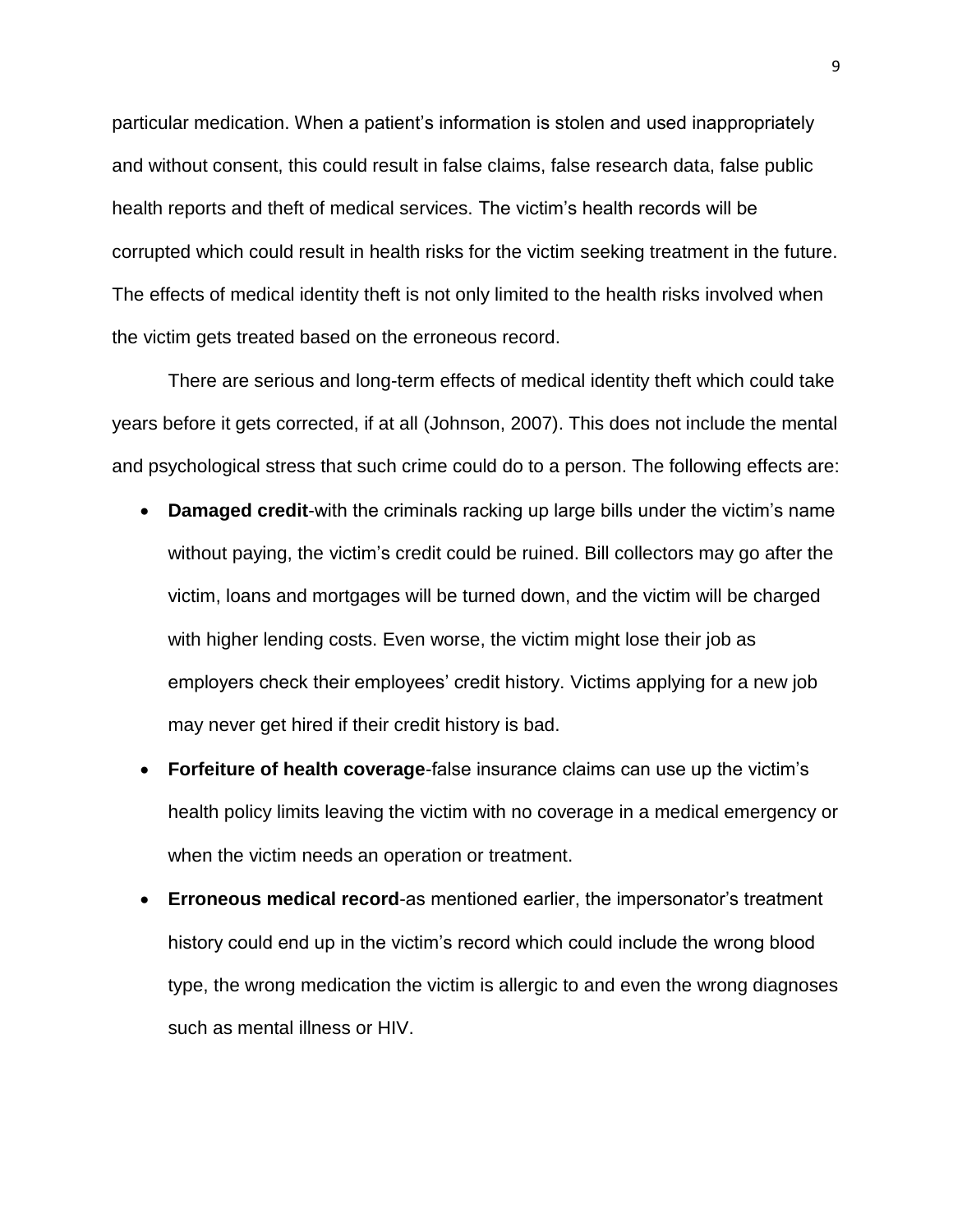- **Legal troubles**-the victim may have to hire a lawyer to fend off enforcement agencies that might take away the children especially if the impersonator is a drug addict. The victim may also need a lawyer to prove their innocence in criminal cases such as murder or theft, which was actually committed by the impersonator.
- **More expensive health premiums**-health premiums will be higher resulting from false insurance claims filed against the victim's health policy.

### **Cascading Effects of Medical Identity Theft**

To further illustrate the effects of medical identity theft, the American Health Information Management Association (2007) included the flow chart below in their article "Mitigating Medical Identity Theft."

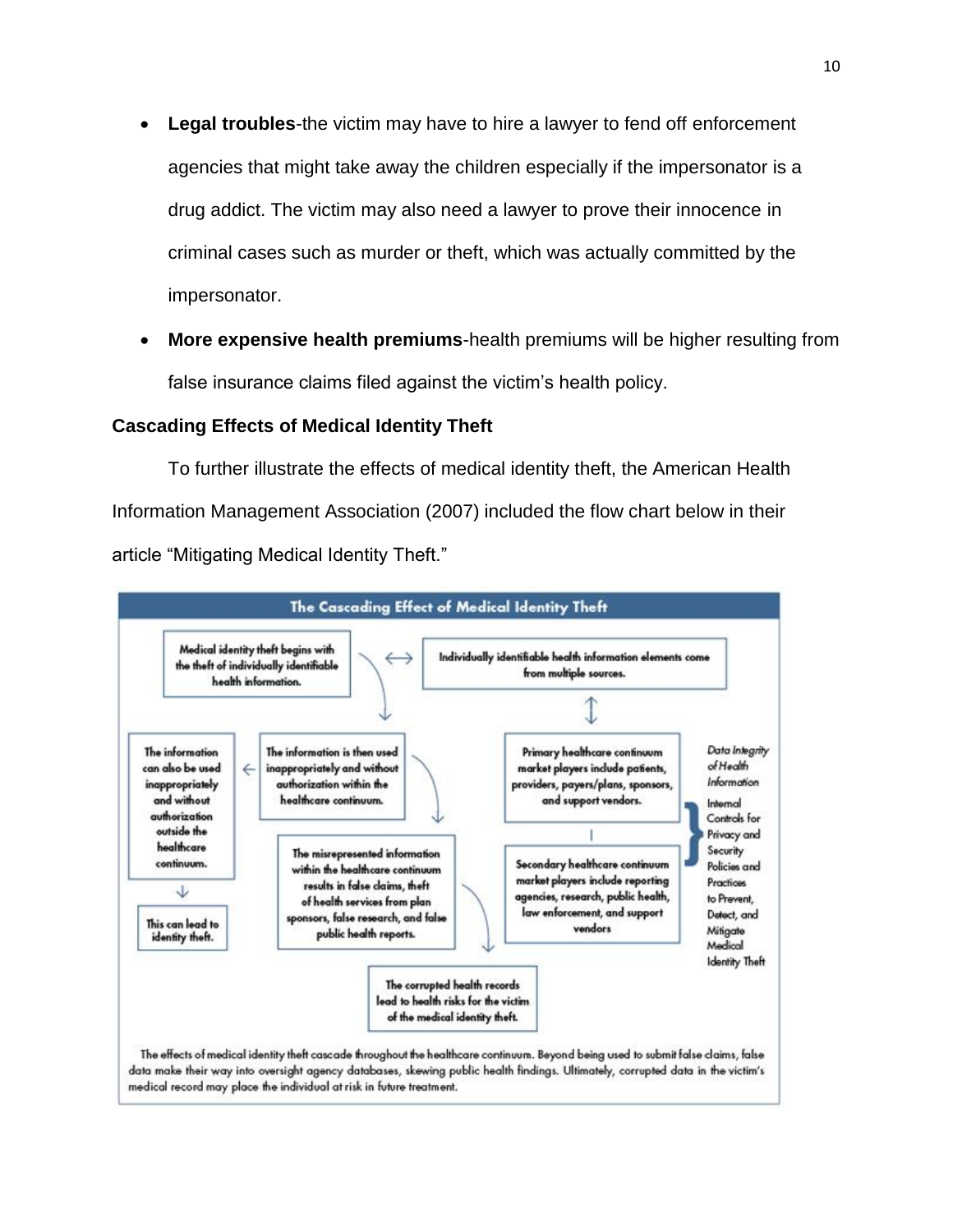### **Economics of Medical Identity Theft**

According to the AHIMA (2008), the street value of a stolen Social Security number is \$1 per identity, while the price of stolen medical identity information is \$50 per identity. At the Cleveland Clinic in Weston, Florida, an office coordinator stole the medical identity of more than 1,100 patients and sold it for \$5 to \$10 per patient. The records were then used to file false Medicare claims with reimbursement totaling more than \$7 million. In his article The Coming Pandemic, Michael Friedenberg (2006), stated that it takes 600 hours, to restore a stolen identity. Companies spend an average of 1600 work hours per incident at a cost of \$40,000 to \$92,000 per victim, to clean up the mess. The FTC estimates that medical identity theft may cost the U.S. economy \$468 million per year, a significant amount of money for a crime that could easily ruin the lives of the victims (Freidenberg, 2006).

#### **Medical Identity Theft: What is being done?**

Unfortunately, Medical Identity Theft is the most difficult identity theft to fix due to victims having limited recourse (Johnson, 2007). It leaves a trail of erroneous information which could haunt the victim for years since it is almost impossible to trace where the record have been distributed across networks of medical providers, insurers and government agencies. The Health Insurance Portability and Accountability Act of 1996 or HIPAA, requires health care providers and insurers to allow an individual to access their own medical records and to provide a copy of the privacy practices. If the records are not correct, HIPAA gives providers and insurers 90 days to respond to your complaints. If the health care provider does not agree, they do not have to do anything. In addition, HIPAA does not require the health care providers to remove incorrect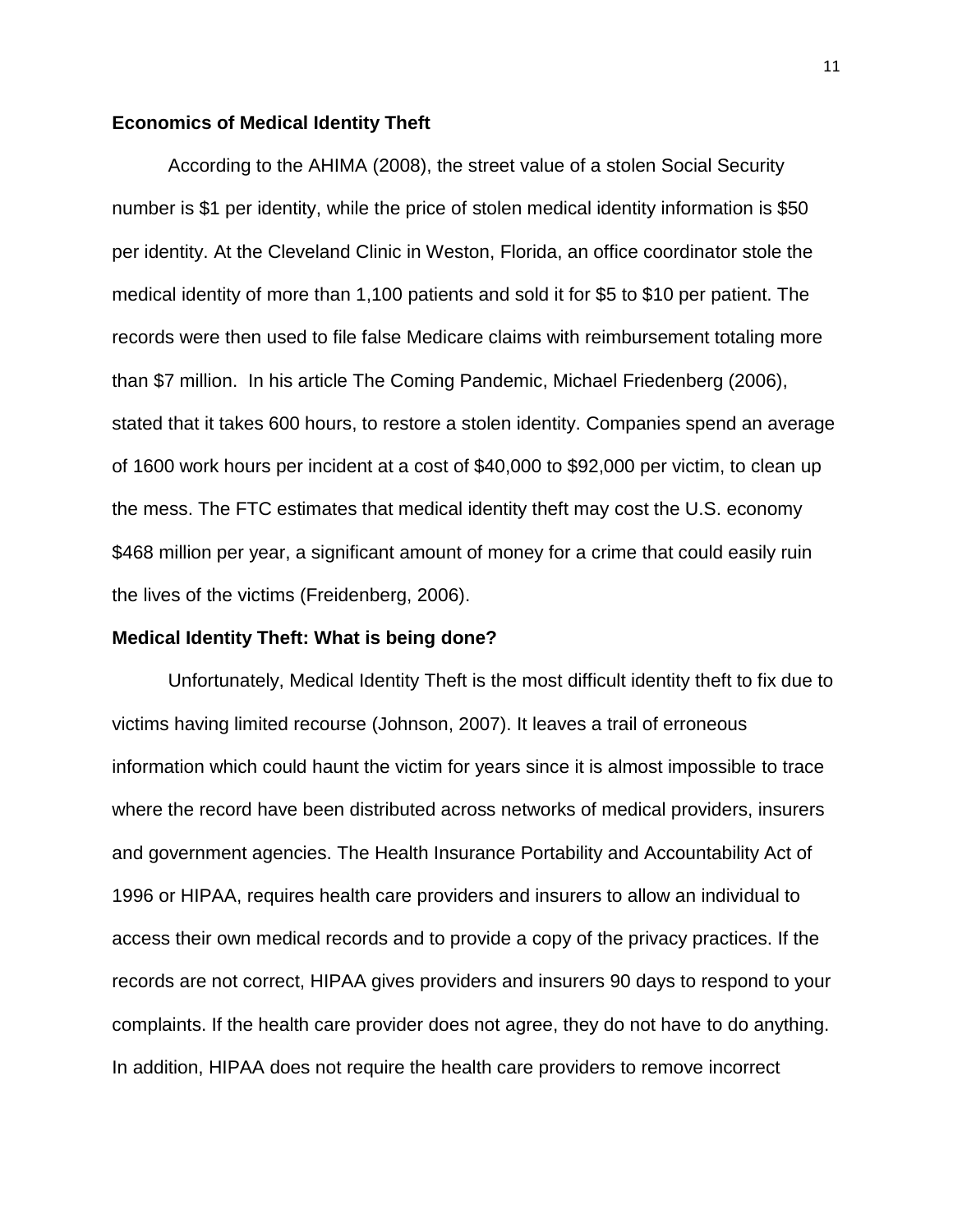information in order to preserve a paper trail. HIPAA offers minimal support in resolving medical identity theft (Andrews, 2008).

It is often difficult for medical identity theft victims to find out whom, if any, to call for help. Because in some situation, the people they call from help may be the one responsible for the crime. In addition, financial identity theft is rarely a focus in the medical world with only a few familiar with the complexities in helping victims with error report problems. On the other hand, financial identity theft experts are not familiar with the HIPAA rule or the complex nature of medical care treatment and payment systems.

It is very important for medical identity theft victims to know what their options are. The laws that were designed to protect patient medical privacy are the same ones that are preventing the victims from viewing their charts and correcting erroneous entry.

### **World Privacy Forum**

The World Privacy Forum, founded in 2003, is a non-profit, non-partisan 501 (C) (3) public interest research group, with emphasis on conducting in-depth research analysis, and consumer education in the area of privacy. Among the areas of great interest for the Forum are health care, technology and the financial sector. The World Privacy Forum's researches have been groundbreaking and trendsetting. It identified medical identity theft as a new area of concern (Dixon, 2008).

The World Privacy Forum created the Red Flag Rules Guidelines which provide suggestions on how health care providers can identify medical identity theft from their dealings with patients. The sensible health care (Gage, 2008)providers are advised to be on the lookout for signs that could potentially detect that patients are victims of medical identity theft: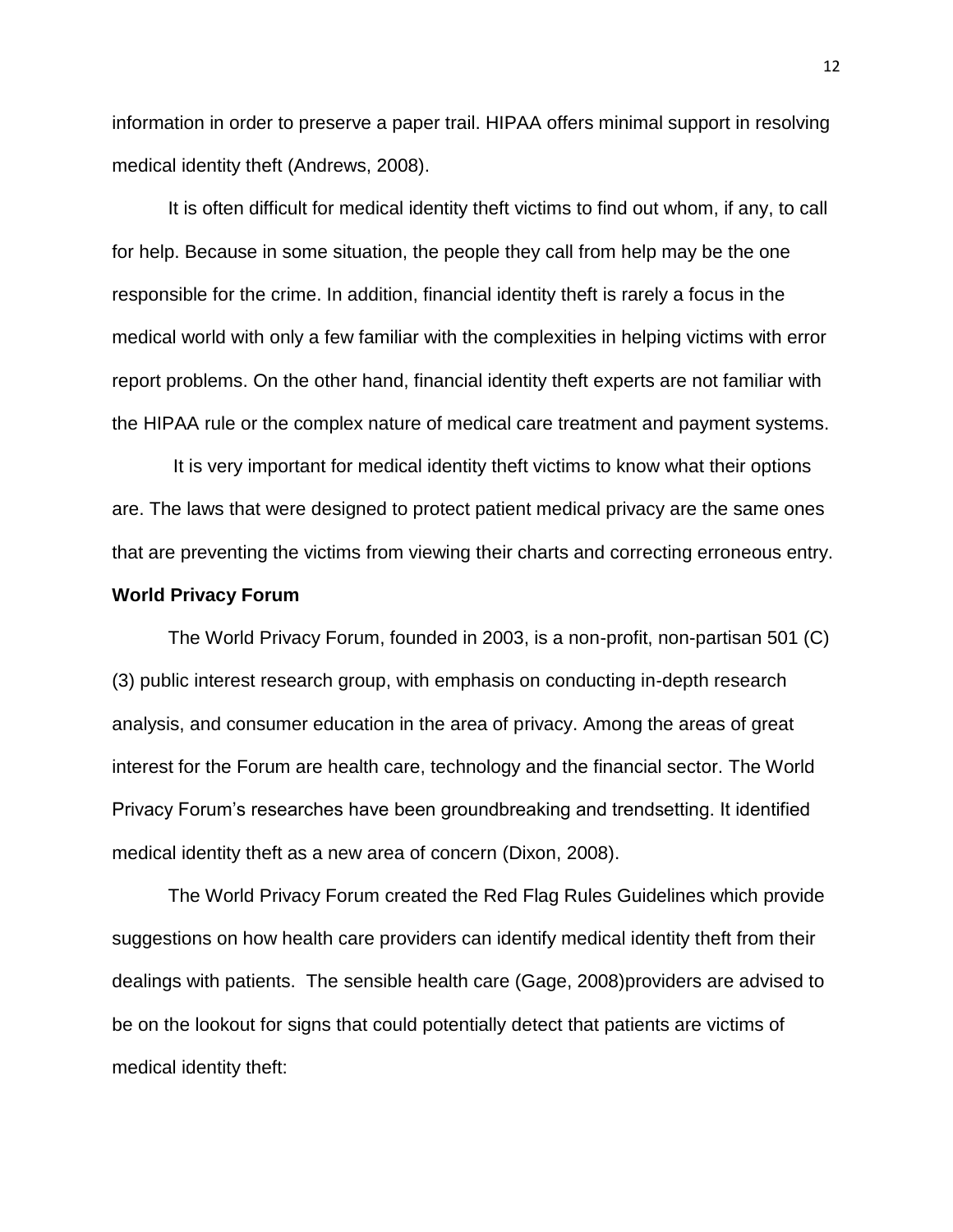- A complaint or question from a patient based on the patient's receipt of:
	- o A bill for another individual
	- $\circ$  A bill for a product or service that the patient denies receiving
	- $\circ$  A bill from a health care provider that the patient never patronized
	- o A notice of insurance (or Explanation of Benefits) for health services never received
- Records showing medical treatment that is inconsistent with a physical examination or with a medical history as reported by the patient
- A complaint or question from a patient about the receipt of a collection notice from a bill collector
- A patient or insurance company report that coverage for legitimate hospital stay is denied because the insurance benefits have been depleted or a lifetime cap has been reached
- A complaint or question from a patient about information added to a credit report by a health care provider or insurer
- A dispute of a bill by a patient who claims to be the victim of any type of identity theft
- A patient who has an insurance number but never produces an insurance card or other physical documentation of insurance
- A notice or inquiry from an insurance fraud investigator for a private insurance company or a law enforcement agency

The World Privacy Forum recognized that it is extremely difficult for victims to correct their records once identity theft as occurred. As a result, the World Privacy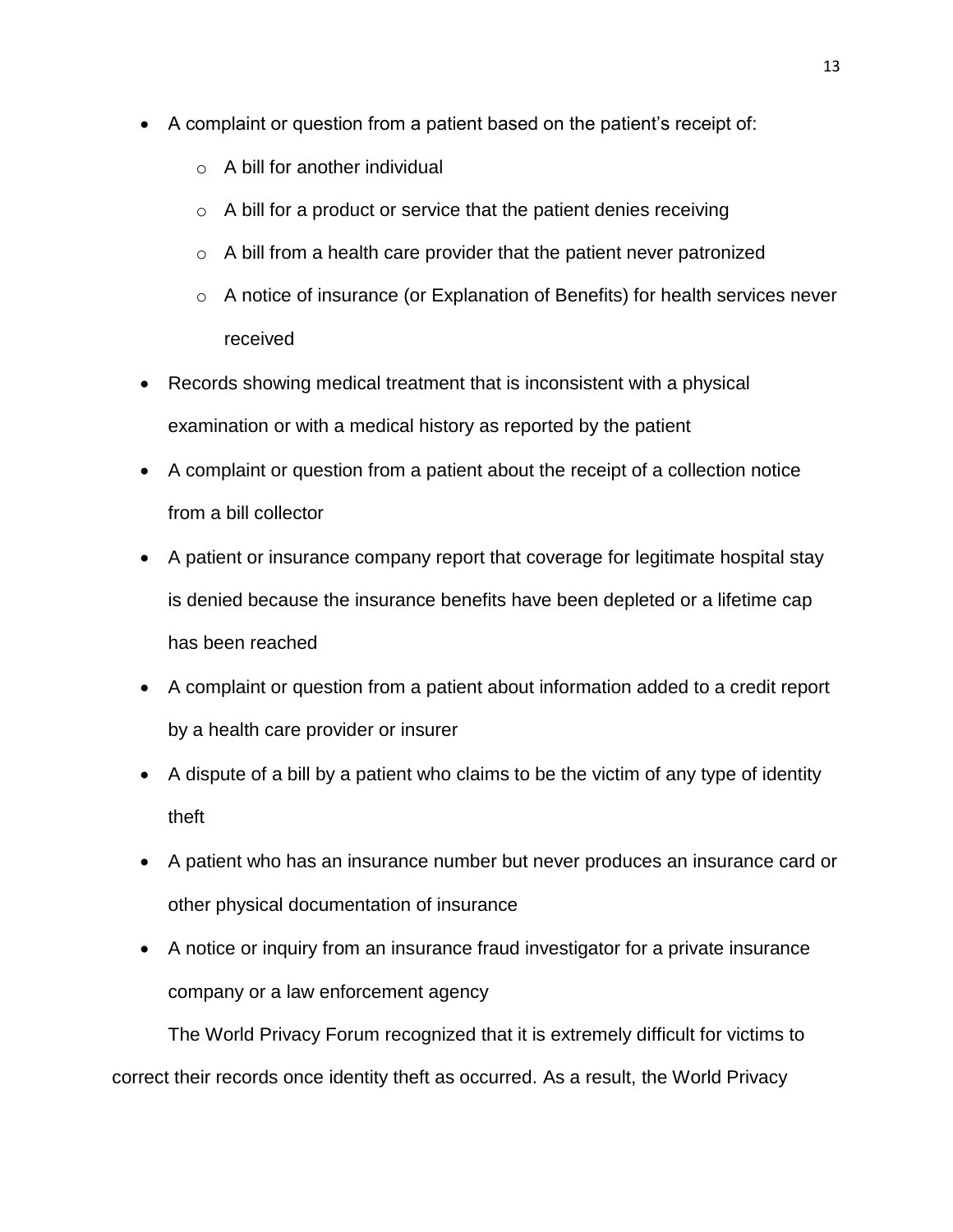Forum offers these recommendations on what people should be allowed to do when they are victims of medical identity theft:

- Individuals' rights to correct errors in their medical histories and files need to be expanded to allow them to remove false information from their files.
- Victims of medical identity theft should have the right to receive one free copy of their medical file.
- Individuals should have expanded rights to obtain an accounting of disclosures of health information.
- Notification of medical data breaches to consumers has the potential to save lives, protect health, and prevent losses.
- A National Health Information Network should be established using comprehensive risk assessments focused on preventing medical identity theft while protecting patient privacy.

# **Protecting Against Medical Identity Theft**

The American Health Information Management Association or AHIMA recommends that patients observe the following actions to prevent medical identity theft:

- Sharing personal and health insurance information only with trusted providers.
- Monitoring the explanation of benefits received from insurers and obtaining a summary each year of all the benefits paid in the patient's or guarantor's name.
- Contacting the insurer and provider about charges for care that was not received, even when there is no money owed.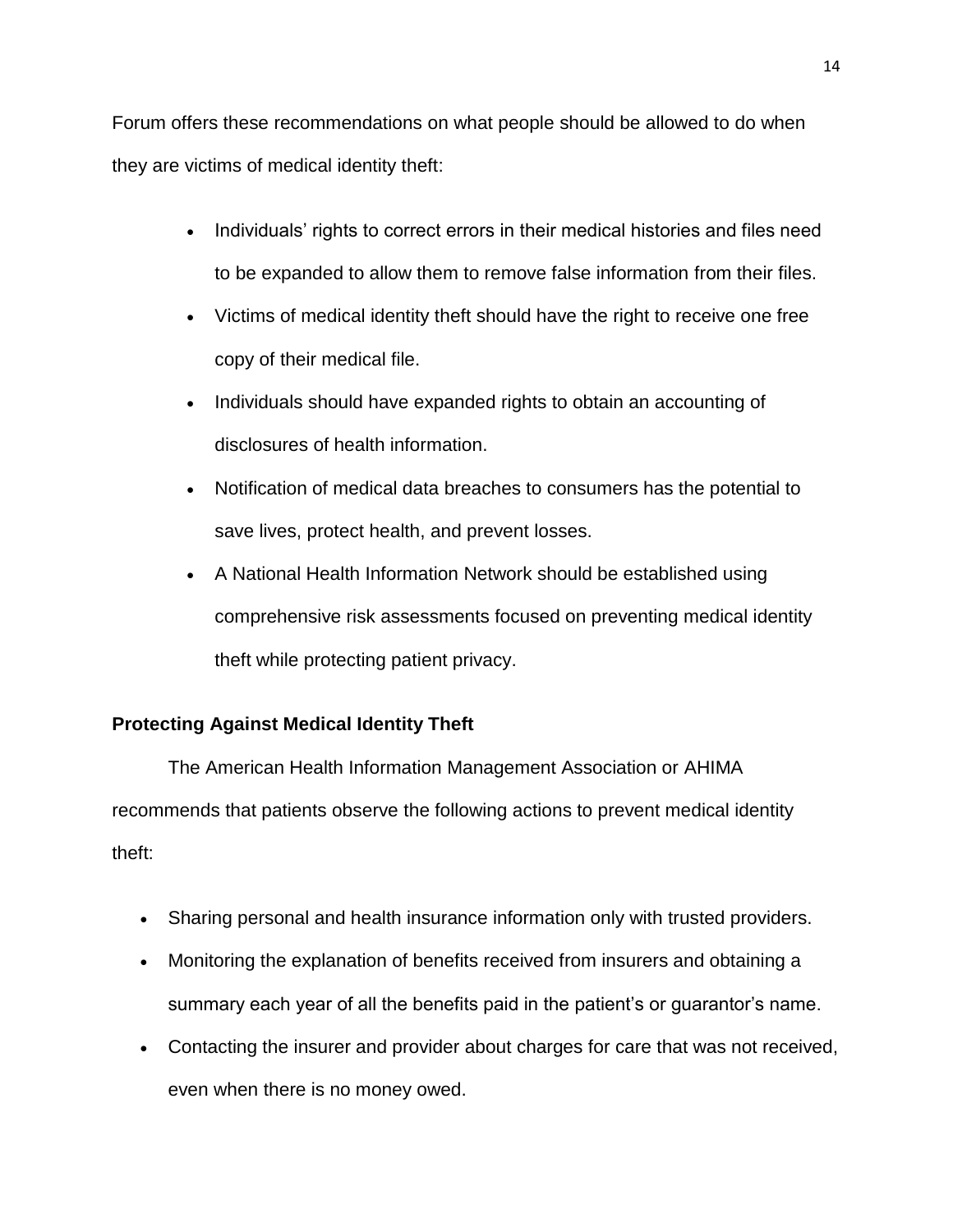- Maintaining copies of healthcare records.
- Checking personal credit history for medical liens.
- Demanding that providers and insurance companies correct errors or append and amend medical records to alert a user to inappropriate content.
- Questioning "free" medical services or treatments (sometimes illicit entities use the lure of "free" services to obtain names and insurance information for use in fraudulent claim submissions). Individuals should always question what is being offered and who is paying the cost. If not satisfied with the answers, they should decline the offer.
- Protecting health insurance information. Individuals should safeguard insurance cards, explanation of benefits, and health plan correspondence in the same way they would safeguard credit cards.
- Refusing to provide insurance numbers to telephone marketers or door-to-door solicitors.

### **Legislation Against Medical Identity Theft**

As the cases of medical identity theft are growing rapidly, it is quite notable that there is no single legislation addressing the problem. Each state addresses the issue of identity theft. However, only three states Arkansas, California and Delaware addressed the issue of medical identity theft.

 **California**. AB1298, or Confidentiality of Medical Information Act, which took effect on January 8, 2008, broadens California's data-breach notification law to also include unencrypted medical records, information regarding a person's mental and physical conditions, medical treatments and diagnosis (Gage, 2008)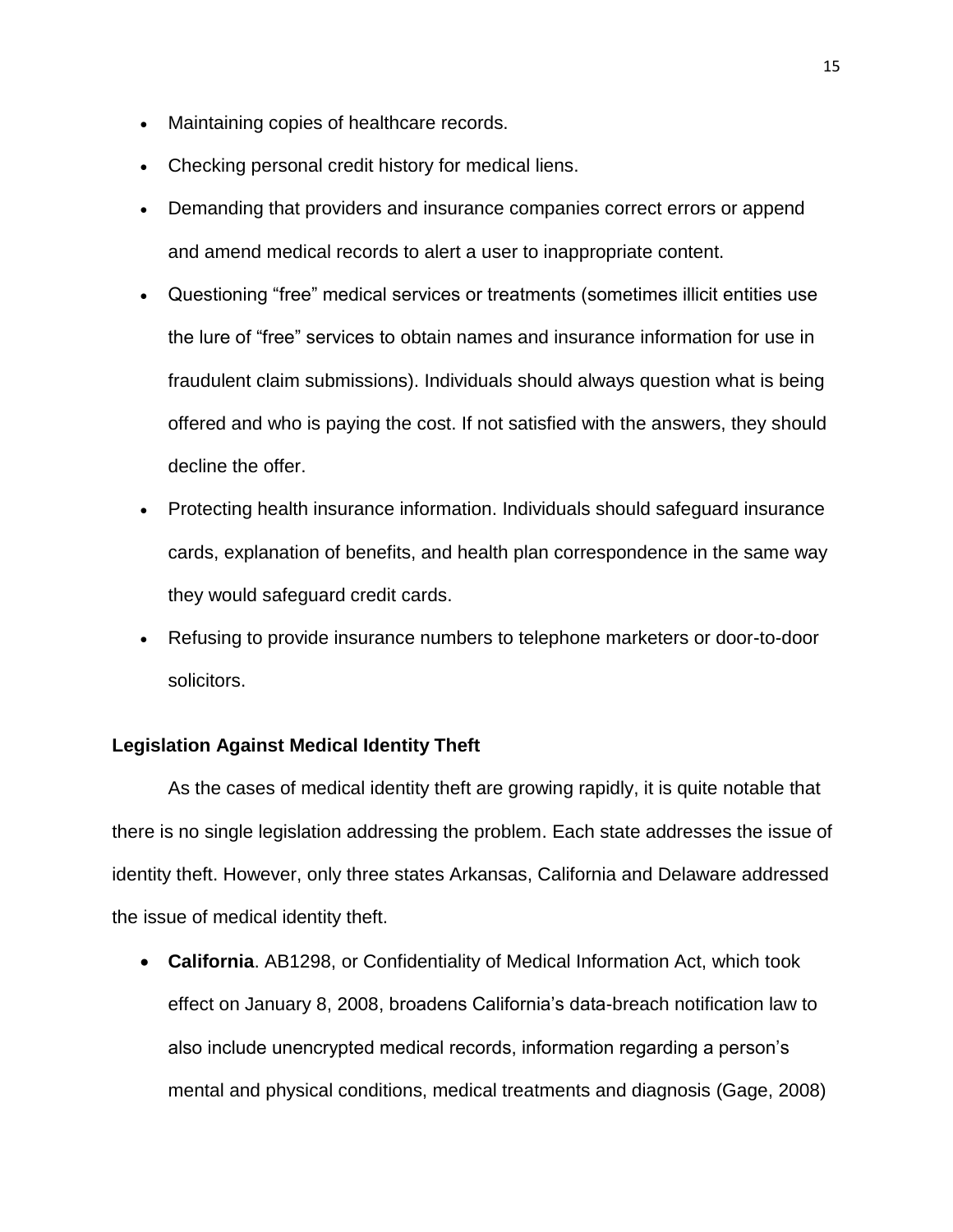Basically, the law requires health establishments to notify patients in the event there is a breach of their medical record. California's data breach law, SB1386, initially covered financial records only. Violations could result in a civil action for compensatory or punitive damages. If an economic loss or a personal injury to a patient is attributed to the violation, it is punishable as a misdemeanor.

- **Arkansas**. On February 2, 2007, the Arkansas House approved higher penalties for anybody who uses someone else's identity to avoid criminal prosecution, harass another person or attempt to receive a good, service, property or medical information of someone else. In a 96-0 vote, the new bill would allow the court to impose on anyone convicted of the crime, to pay compensation to their victims.
- **Delaware.** On April 25, 2007, the 144<sup>th</sup> General Assembly amended Title 11 of the Delaware Code relating to identity theft. Individuals caught purchasing narcotics under someone else's identity will be arrested by law enforcement officers as per House Bill 117.
- **Illinois**. Unfortunately, out of the 1448 Senate Bills pertaining to identity theft that were reviewed, not a single one mentioned medical identity theft. However, the United States Senate, over the last year, has started to address the

issue of medical identity theft.

 **H.R. 3800** which encourages the adoption of nationwide interoperable health information technology also gives individuals the right to review and request a copy of their protected health information stored in electronic format. Introduced in October 10, 2007, this resolution also requires providers to notify individuals whose identifiable health information was accidentally disclosed.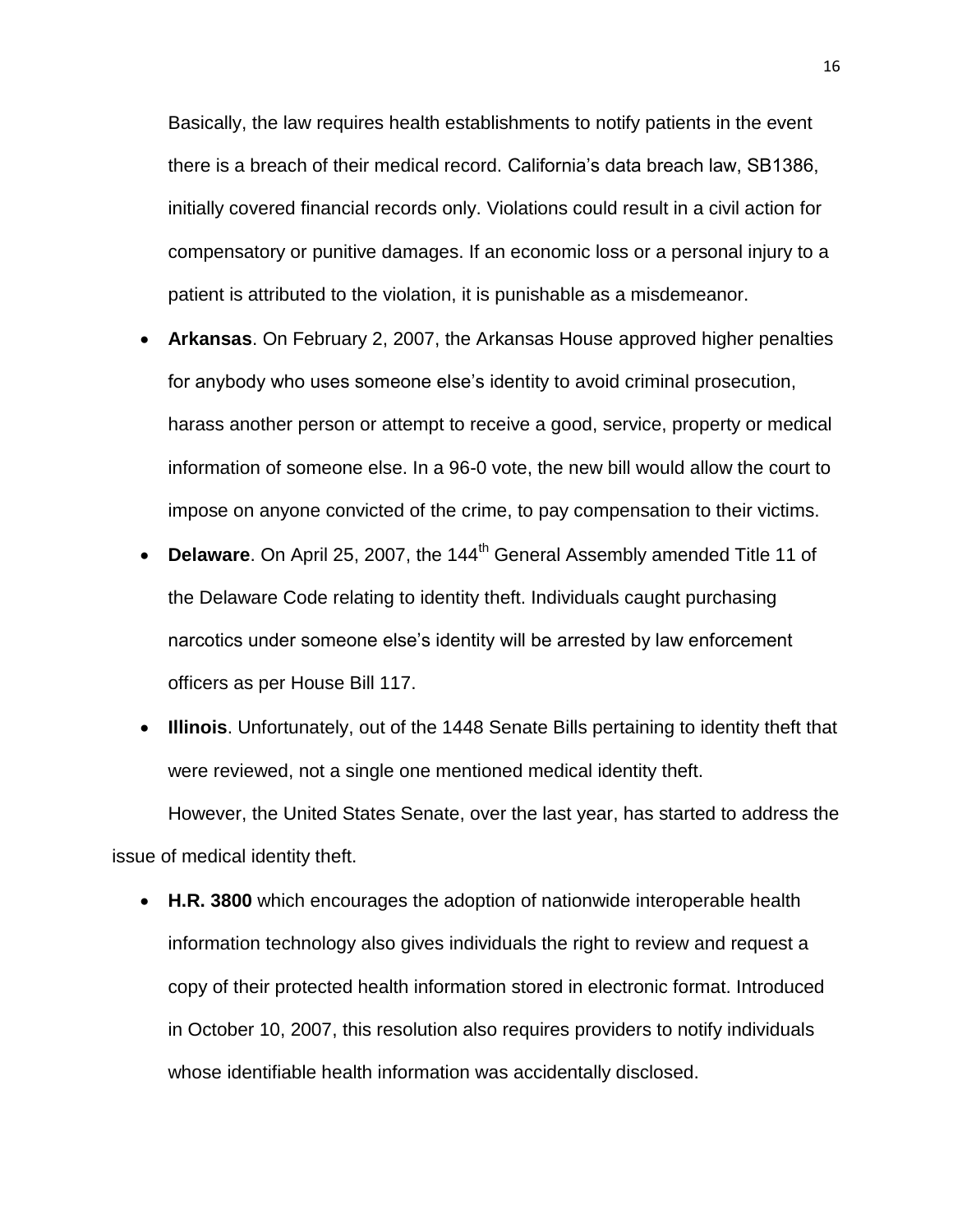**H.R. 5442**, introduced February 14, 2008, allows individuals access to their own health information, enforce criminal and civil punishment to those who use personal health information without prior permission and to safeguard the personal privacy, security and confidentiality of health related personal information.

Marcy Wilder, a partner at Hogan and Hartson predicted that legislation in 2009 will be passed by Congress which will strengthen federal law to combat medical identity theft (Pulley, 2008). As of now, HIPAA and the states' data breach notification laws are the strongest legal protection against medical identity theft.

### **Patient Credit Score**

A hospital risk tool is being developed by Healthcare Analytics to help determine a patient's ability to pay his medical bills. Tentatively known as "MedFICO Score," it will be similar to credit scores (Sullivan, 2008). Healthcare Analytics has been collecting payment information from hospitals nationwide. The data will then be used to analyze a patient's ability to pay future bills. Patients who failed to pay their medical bills in the past are more likely to repeat the same pattern in the future and will therefore be assigned a lower MedFICO score.

However, Pam Dixon from World Privacy Forum expressed concern that patients with low MedFICO score might not receive the treatment they need at the time when they need it. Dixon is also concerned that victims of medical identity theft who would most likely end up with low MedFICO score might be denied treatment as a result of the low score which the victims had nothing to do with. Tim Hurley, a Healthcare Analytics spokesman, downplays the concern stating that the MedFICO score is still in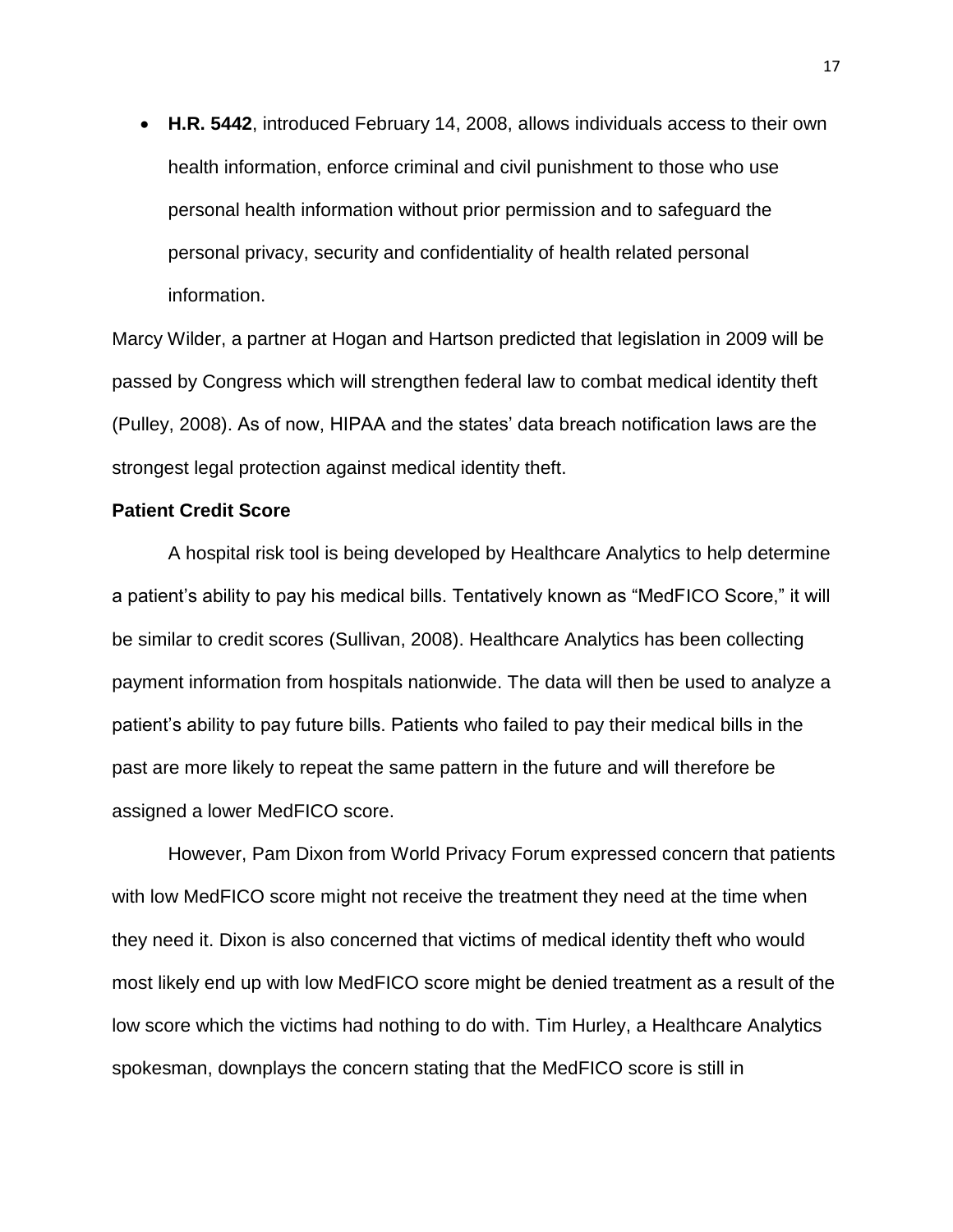development and is therefore not ready for hospital use. Hurley also disputed the claims that patients would be denied treatment as a result of their MedFICO score. According to Hurley, hospitals would only use the MedFICO score to determine the patient's ability to pay their medical bills after they receive treatment (Sullivan, 2008). This way, hospitals would know what type of payment options they could offer the patients. Some hospitals might even write off the medical bills as a charity case instead of having delinquent accounts sitting in their accounts receivables.

### **Comparison of Victim's Rights**

To illustrate the uphill battle that victims of medical identity theft face when trying to correct the issue, one has to look at the table below to realize that it is easier for financial identity theft victims to clear their records and correct their credit reports:

| <b>Victim's Rights</b>        | <b>Financial Identity Theft</b> | <b>Medical Identity Theft</b> |
|-------------------------------|---------------------------------|-------------------------------|
| See and correct errors in     | Yes                             | No. Victims do not have the   |
| credit reports                |                                 | blanket right to correct      |
|                               |                                 | errors on their files. Some   |
|                               |                                 | victims have not been         |
|                               |                                 | allowed to view the           |
|                               |                                 | compromised files             |
| File fraud alerts             | Yes                             | Yes. However medical          |
|                               |                                 | identity theft does not       |
|                               |                                 | always show through           |
|                               |                                 | traditional financial reports |
| Obtain documents or           | Yes                             | No.                           |
| information relating to       |                                 |                               |
| transactions involving their  |                                 |                               |
| personal information          |                                 |                               |
| Right to prevent consumer     | Yes                             | No                            |
| reporting agencies (such as   |                                 |                               |
| credit bureaus) from          |                                 |                               |
| reporting information         |                                 |                               |
| resulting from identity theft |                                 |                               |

**Table 1 Source: Medical identity theft turns patients into victims, 2008**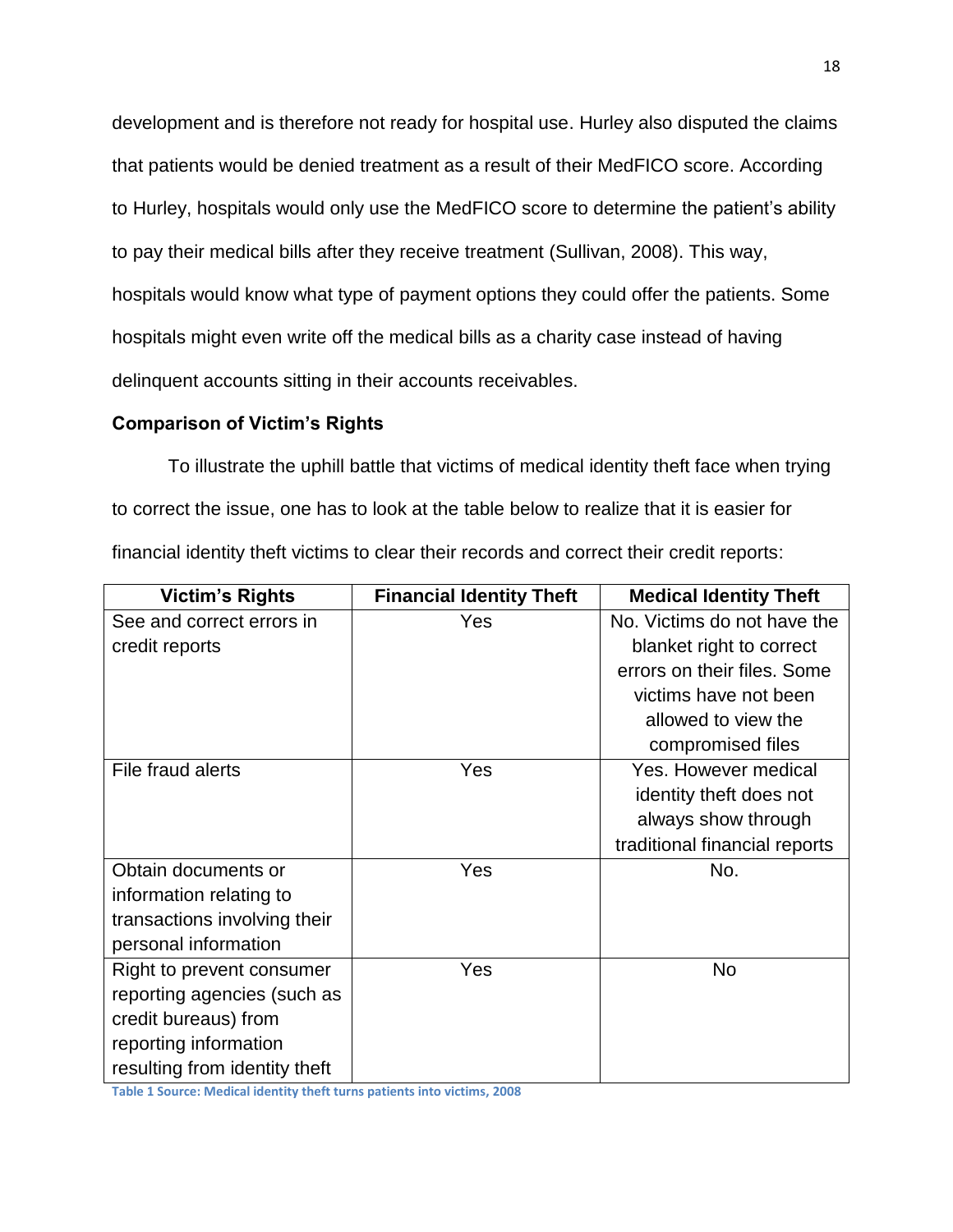### **Booz Allen Hamilton**

As mentioned earlier, Booz Allen Hamilton was awarded a contract by HHS to determine the extent of medical identity theft. They conducted an Environmental Scan to better understand and address the issues concerning medical identity theft which they believe would not only have an absolute and damaging impact on consumers and health care providers in the health care system but compromise the reliability, accuracy and efficiency of the health information exchange (Booz Allen Hamilton, 2008).

They conducted 34 interviews between the months of June and September 2008, asking questions ranging from experience and knowledge of medical identity theft, to their insight on the scope of the problem. The interviewees were also asked if they are aware of any existing methods that have proven effective in fighting medical identity theft, or if they have any suggestions on the role health IT could have in preventing, detecting and remediating medical identity theft (Booz Allen Hamilton, 2008).

The Environmental Scan as conducted by Booz Allen Hamilton was able to identify several possible responses to medical identity theft. Although the extent and magnitude of medical identity theft has not been accurately estimated, the interviewees agreed that the lack of knowledge limits their ability to select appropriate responses to the problem. The interviews conducted were able to identify several methods to address medical identity theft, already used by some organizations. These methods may need to be integrated into a widespread solution, still in its early stages of development.

Opportunities and risks abound as sizeable networks are needed to support widespread electronic health information exchange. Health IT has an important role in developing an effective tool in preventing, detecting and correcting medical identity theft.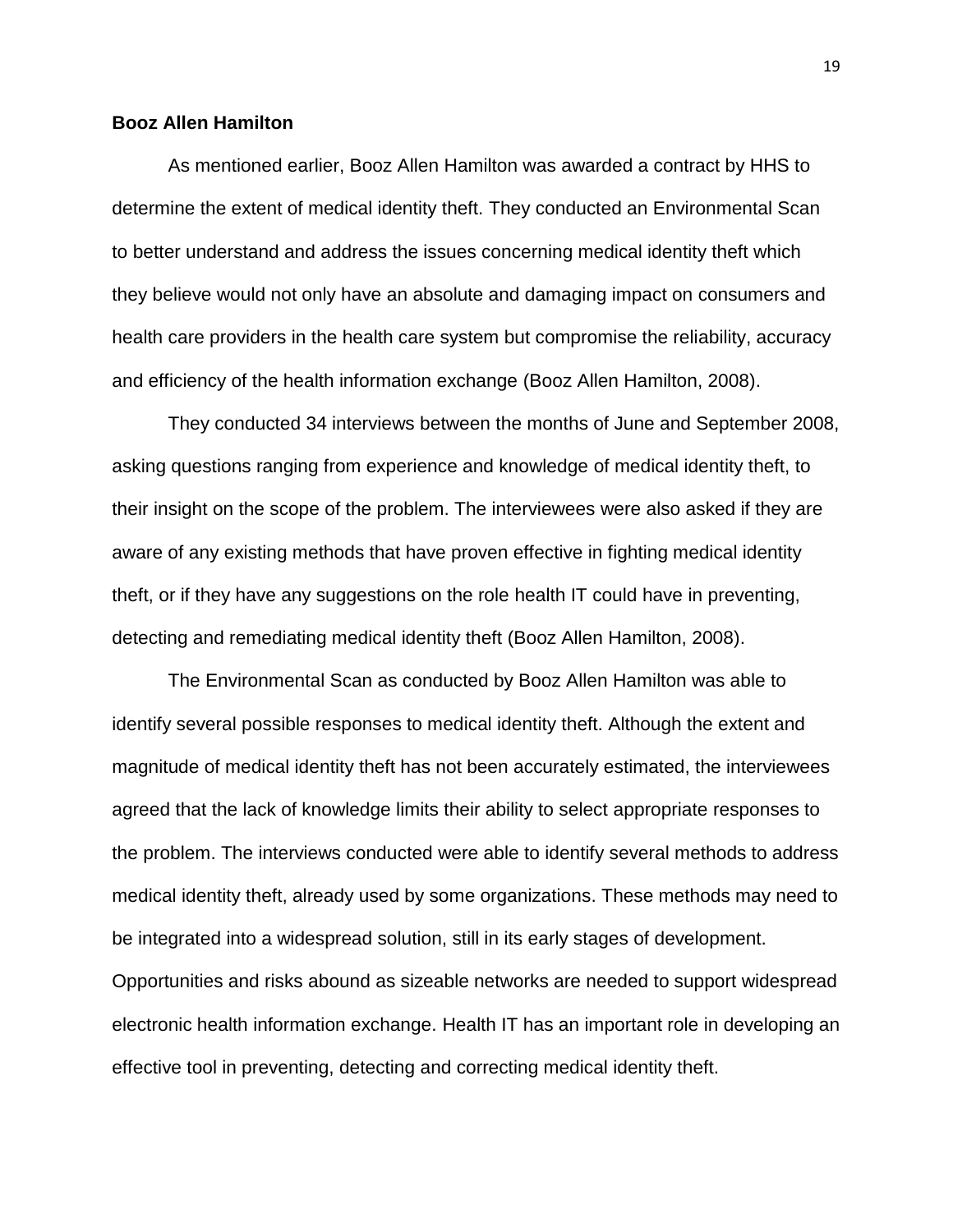## **Conclusion**

Although AHIMA and the World Privacy Forum have made their recommendations on appropriate responses to reduce or eliminate the harmful effects of medical identity theft, these responses are still in its early stages of development and are not as robust as that of the financial industry's response to identity fraud. Victims of medical identity theft have limited recourse, if any; in correcting their records once the crime is committed. Current responses are aimed at punishing the medical identity theft perpetrators and providing financial restitution to the victims. However, little has been written about what the victims could do to return their records to their previous state before the breach occurred. Although the HIPAA Privacy Rule allows victims to request removal of inappropriately inserted information from their records, under the same HIPAA Privacy Rule, providers may refuse the request, though some may note in the health records that a request has been made. It is therefore of utmost importance to revisit the HIPAA Privacy Rule and make the necessary changes so victims of medical identity theft are able to access their records and make the corrections so their care will not be compromised by corrupted health records. Legislations are also needed not only to punish the medical identity theft perpetrators but also to ensure that victims are able to reduce or eliminate the damaging effects of medical identity theft.